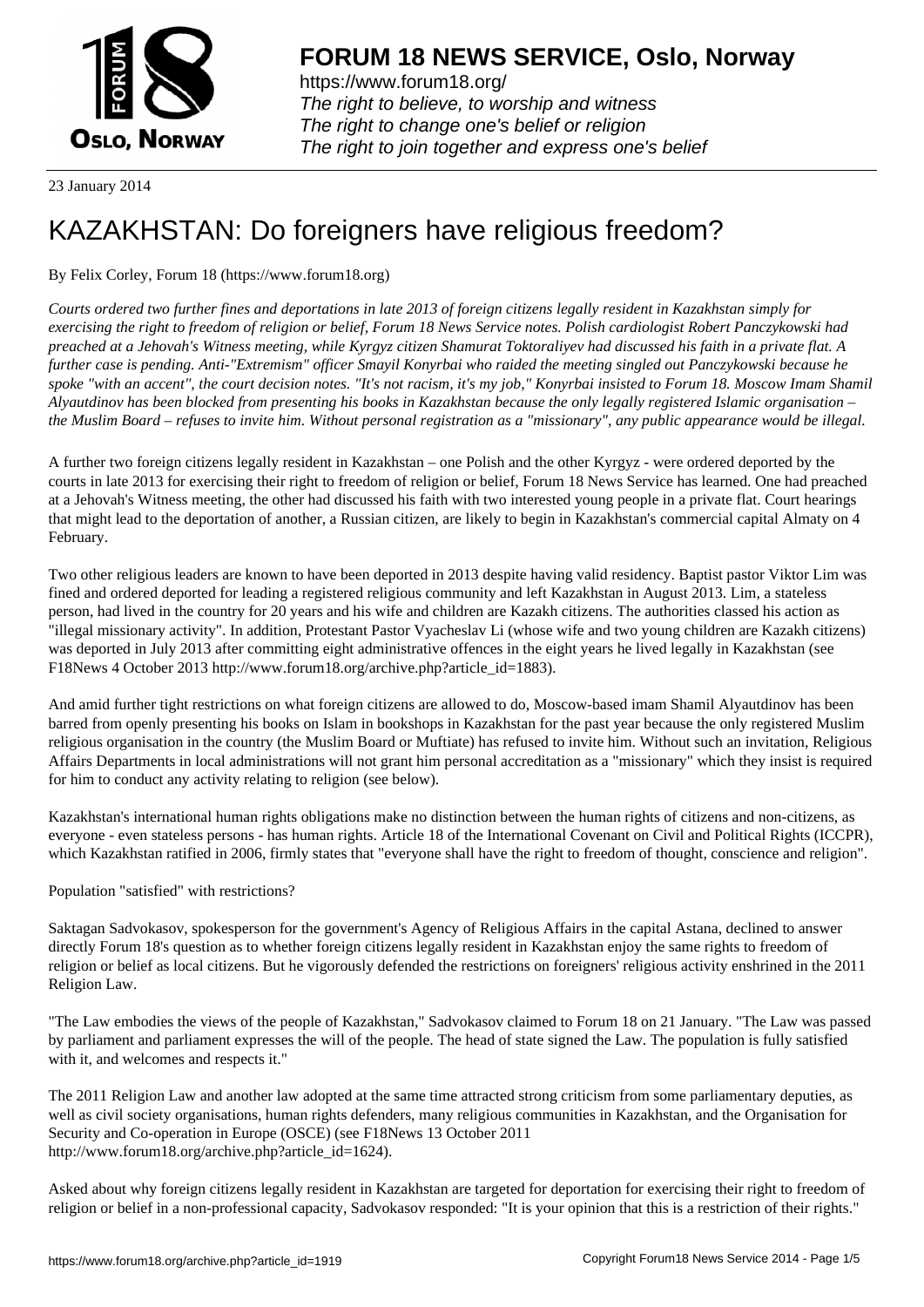Forum 18 read Sadvokasov part of the court decision in the case of Polish citizen Robert Panczykowski where a Police Anti-Extremism officer targeted him simply because he was addressing a meeting within a religious community "with an accent". Sadvokasov dismissed suggestions that this amounted to racism. Stressing that he was not familiar with the case, he insisted that there is "no racism" in Kazakhstan and that "no discrimination on the basis of language or race" occurs.

Sadvokasov claimed also to be unaware of the obstacles preventing Moscow imam Alyautdinov taking up invitations to present his books on Islam in Kazakhstan for the past year. Those inviting him "can apply to the state organs", Sadvokasov insisted. Asked why an individual needs an invitation from a registered religious organisation to present their books on religion in a local bookshop and hold seminars on their faith, he repeated that the Religion Law requires it.

### Ombudsperson's Office "can't say" what help it offered

Religion Law.

Equally unwilling to defend the rights to freedom of religion or belief of foreign citizens legally resident in Kazakhstan was Alibek Sabdinov, a chief expert at the office of the Ombudsperson for Human Rights in Astana. (The office of Kazakhstan's Ombudsperson for Human Rights is not fully compliant with the Paris Principles on the independence of such national human rights bodies from government, according to the International Coordinating Committee of National Institutions for the Promotion and Protection of Human Rights.)

Sabdinov said that the Ombudsperson's Office receives appeals from foreigners over restrictions to their right to freedom of religion or belief. However, he declined to say how many have been received or who from. "I can't say what help our Office has offered," he told Forum 18 on 21 January, "but we work closely with state agencies, including the Agency of Religious Affairs, and explain to individuals the provisions of the Religion Law. Any foreigner must know the law."

Sabdinov claimed that the 2011 Religion Law "meets international norms", including the restrictions on foreign citizens' rights to religious freedom when in Kazakhstan. He claimed that European countries impose the same requirements. Asked to name any, he specified France. He pointed out that in Kazakhstan both foreign and local citizens require registration as "missionaries" if they try to spread their faith.

Anti-"extremism" raid because "people had gathered"

Trouble began for Polish citizen Panczykowski and his Jehovah's Witness community in Aktobe on 24 August 2013, according to the court decision seen by Forum 18. An officer of Aktobe Region's Police Department for the Struggle With Extremism Smayil Konyrbai told the subsequent hearing on Panczykowski's case that he had received calls (he did not say who from) that "people had gathered" at the city's Jehovah's Witness place of worship.

Konyrbai and two colleagues then arrived at the meeting, where more than 500 Jehovah's Witnesses had gathered. He said community members had refused to allow officers to film, record or take photographs. The Anti-"Extremism" officers listened to Panczykowski's talk. "In connection with the fact that the given individual spoke with an accent, they approached him after the end of the service and asked for his documents, which he provided," the court decision notes in its account of Konyrbai's testimony.

The court record does not explain why officer Konyrbai and his colleagues visited a religious meeting in a registered place of worship of a registered religious community simply because "people had gathered" there.

Panczykowski was accused of acting as a missionary without personal registration as a missionary under Code of Administrative Offences Article 375, Part 3 ("The carrying out of missionary activity by citizens of the Republic of Kazakhstan, foreigners and persons without citizenship without registration (re-registration), as well as the use by missionaries of religious literature, informational materials of religious content or objects of religious significance without a positive assessment of a religious studies expert analysis"). In addition to the fine, the Article specifically mandates deportation for foreigners.

"It's not racism, it's my job"

Anti-"Extremism" officer Konyrbai refused to explain why he and his colleagues had raided a religious meeting simply because "people had gathered". He refused to explain why this was an issue for his Department. He rejected suggestions that singling out Panczykowski because of his accent might represent racism. "It's not racism, it's my job," he insisted to Forum 18 from Aktobe on 21 January.

Konyrbai refused to answer any other questions. "I'm a state official and can answer no questions by phone," he told Forum 18 and put the phone down.

Fine and deportation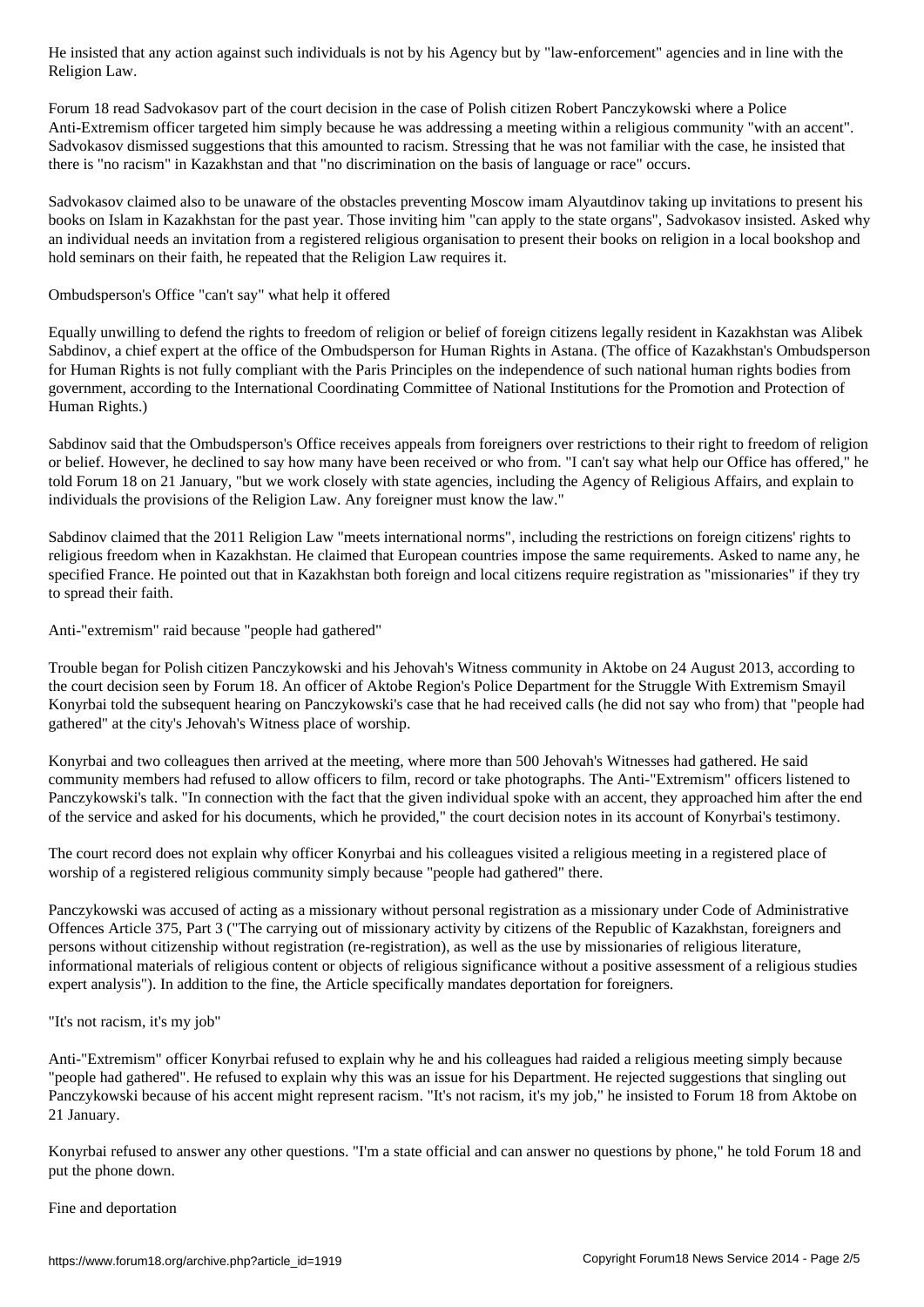At a hearing on 18 November 2013 at Aktobe Specialised Administrative Court, Panczykowski insisted that he was not a missionary and had not been appointed a missionary by any Jehovah's Witness body. He insisted he was merely telling those present of his personal beliefs.

However, Judge Saule Spandiyarova rejected his defence. She fined him the maximum 100 Monthly Financial Indicators (MFIs), 173,100 Tenge (6,800 Norwegian Kroner, 800 Euros or 1,100 US Dollars). This represents about two months' average wages. She also ordered his deportation, according to the court decision seen by Forum 18.

The court decision notes that Panczykowski was working as coordinator for Karaganda's Cardiological and Cardio-Surgical Service, had a valid residence permit issued in November 2009 and had a Kazakh personal identity number. Officials at Karaganda Regional Cardio-Surgical Centre gave varying accounts of his involvement. One told Forum 18 on 21 January that they knew Panczykowski well. However, the Centre's personnel department insisted to Forum 18 that he "never worked here" and was a representative working with other Polish doctors in the city.

On 13 December 2013, Aktobe Regional Court rejected Panczykowski's appeal, according to the decision seen by Forum 18.

Jehovah's Witnesses told Forum 18 that Panczykowski "is a businessman who for the past 10 years has been organising training for Kazakhstan's cardiologists by eminent experts from Poland". More than 800 of Kazakhstan's doctors have received this specialised training, including doctors in the Nazarbayev Cardiac Centre in Astana, they added.

Panczykowski has not yet paid the fine and has not yet left Kazakhstan as he is appealing to the General Prosecutor's Office, Jehovah's Witnesses told Forum 18.

#### Deported for private discussion

In a similar case in Astana, Jehovah's Witness Shamurat Toktoraliyev – a Kyrgyz citizen - was fined 100 MFIs under the same Administrative Code Article 375, Part 3. In her 18 November 2013 decision, seen by Forum 18, Judge Kazima Aitkaliyeva of Astana's Specialised Inter-District Administrative Court also ordered Toktoraliyev's deportation.

The administrative case had been launched after a named local woman had called the police to say Toktoraliyev and another Jehovah's Witness Talgat Belbayev were visiting two young men – one of whom was her nephew - in their home at their invitation on 25 September 2013. The two men had already attended Jehovah's Witness meetings.

Why the woman had called the police about two people accepting an invitation to talk in a private home to two of her fellow residents was not explained in the court decision and the woman does not appear to have been questioned during the hearing. A video "of poor quality" showing Toktoraliyev and Belbayev's detention was added to the case materials, though the court decision does not explain who had filmed the detentions.

Bizarrely, the court decision claimed that by talking to the two young men about the Jehovah's Witness faith, Toktoraliyev and Belbayev had "violated their right to freedom of conscience guaranteed in Kazakhstan's Constitution and the international Covenant".

The same judge at the same court on the same day also found Belbayev guilty under the same Article 375, Part 3, according to the court decision seen by Forum 18. He was similarly fined 100 MFIs. However, as a Kazakh citizen Belbayev could not be deported.

Toktoraliyev's appeal was rejected on 12 December 2013 by Astana City Court, according to the decision seen by Forum 18. Belbayev's appeal had been rejected by the same court the day before.

Toktoraliyev had lived for many years in Kazakhstan, Jehovah's Witnesses told Forum 18. His wife (also a Kyrgyz citizen) and two of their three children left Kazakhstan after the lower court decision "to avoid extra stress on the family if there were to be a hurried deportation". Toktoraliyev himself left Kazakhstan following the rejection of his appeal, but without paying the fine, Jehovah's Witnesses told Forum 18.

#### Another to be deported?

Prosecutors have also gone to court to punish another Jehovah's Witness Yuri Toporov, who was based at the Jehovah's Witness national headquarters in Almaty. Toporov is a Russian citizen who has lived in Kazakhstan for more than ten years, Jehovah's Witnesses told Forum 18. His wife is a Kazakh citizen.

Toporov was accused of violating Administrative Code Article 375, Part 3. His case is due to be heard under Judge Akmaral Isabayeva at Almaty's Specialised Inter-District Administrative Court, but has been repeatedly postponed, most recently on 22 January. The case is now expected to be heard on 4 February.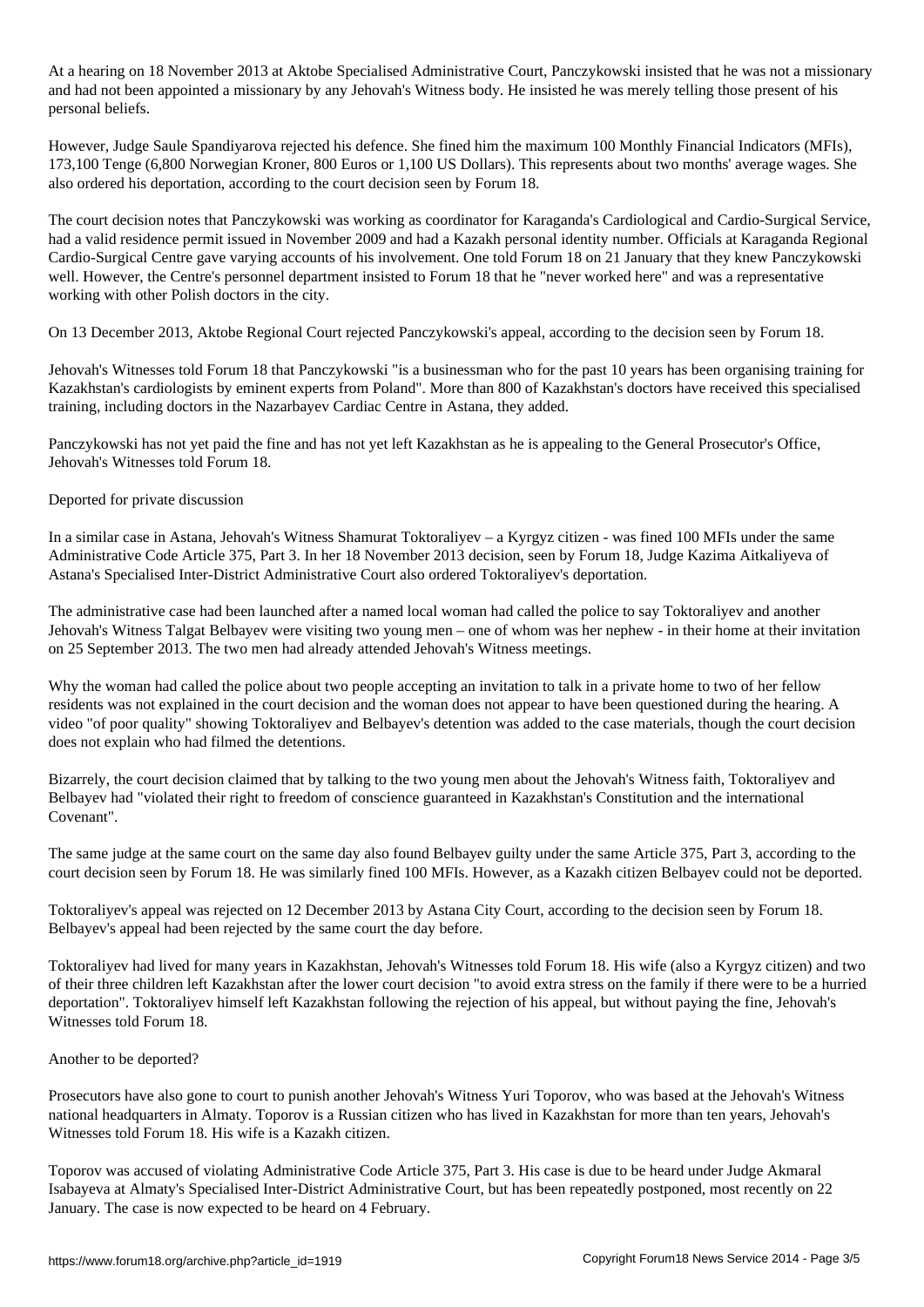Banned from presenting book on Koran

Imam Alyautdinov of Moscow's Memorial Mosque and a prolific author on Islamic themes has been barred from visiting Kazakhstan to present his new books and hold seminars since early 2013. A scheduled presentation of his book "The Holy Koran. Meanings" in an Astana bookshop on 17 February 2013 had to be abruptly cancelled two days before it was due to take place, Muslims familiar with the situation told Forum 18. Organisers had to offer refunds to those who had bought tickets.

Although as a Russian citizen Imam Alyautdinov does not need a visa to visit Kazakhstan, Agency of Religious Affairs officials in Astana made clear that any public appearances to promote his books without personal registration as a "missionary" would be illegal.

On 22 February 2013, his Kazakh colleagues then approached the Muslim Board (Muftiate), the only Islamic organisation the government has allowed to get registration since the harsh 2011 Religion Law. They asked that it formally request his registration as a missionary.

Despite several personal visits, his colleagues could get no reply. Finally, in a short written reply of 23 May 2013, seen by Forum 18, the Muslim Board's head of administration Gylymbek Mazhiyev responded that the Board "does not consider it necessary in the current year to invite Imam of the Moscow mosque Alyautdinov to Kazakhstan".

Alyautdinov's colleagues expressed frustration over the stalemate, pointing out that the government's Agency of Religious Affairs – which conducts the compulsory state censorship of all religious literature sold or imported into Kazakhstan – has approved many of the Imam's books.

An approval letter of 28 May 2013 from the ARA's then branch in Astana – seen by Forum 18 – includes "The Holy Koran. Meanings" among three books by the Imam and his brother that had successfully undergone ARA censorship.

Imam Alyautdinov visited Almaty in October 2013 to sign copies of his books, but was unable to hold any public events. His colleagues in Kazakhstan have had to organise a seminar with the Imam in late May 2014 in Antalya in Turkey, because of the stalemate over getting permission. "We would of course like to hold these seminars in Kazakhstan," one of his colleagues told Forum 18 from Almaty on 8 January.

In 2011, the ARA banned an earlier proposed visit by Imam Alyautdinov to present his new books in higher education institutions and bookshops. The ARA later claimed to have overturned the ban, but insisted his books would need to undergo the compulsory censorship (see F18News 21 October 2011 http://www.forum18.org/Archive.php?article\_id=1628).

Foreign religious workers

Several of Kazakhstan's religious communities rely on foreign citizens to provide religious personnel, particularly the Russian Orthodox, Catholic and Jewish communities. Of Kazakhstan's ten Russian Orthodox bishops, all but two or three are foreign citizens, an Orthodox Christian told Forum 18 from Almaty. Some priests are also foreign citizens, mostly from Russia or Moldova.

"Getting registration as foreign missionaries for them has not been too difficult," the Orthodox noted. "Although it is not a problem at present, it could become one in future."

The Orthodox added that when Russian Orthodox Patriarch Kirill visits Kazakhstan (as he did in May 2012), he does not need personal registration as a "missionary" to participate in public events because he is invited by the Church and by Kazakhstan's President Nursultan Nazarbayev. (END)

Reports on freedom of thought, conscience and belief in Kazakhstan can be found at http://www.forum18.org/Archive.php?query=&religion=all&country=29.

For more background, see Forum 18's Kazakhstan religious freedom survey at http://www.forum18.org/Archive.php?article\_id=1352.

For a personal commentary from 2005 on how attacking religious freedom damages national security in Kazakhstan, see F18News http://www.forum18.org/Archive.php?article\_id=564.

A compilation of Organisation for Security and Co-operation in Europe (OSCE) freedom of religion or belief commitments can be found at http://www.forum18.org/Archive.php?article\_id=1351.

Follow us on Twitter @Forum\_18 (http://twitter.com/forum\_18)